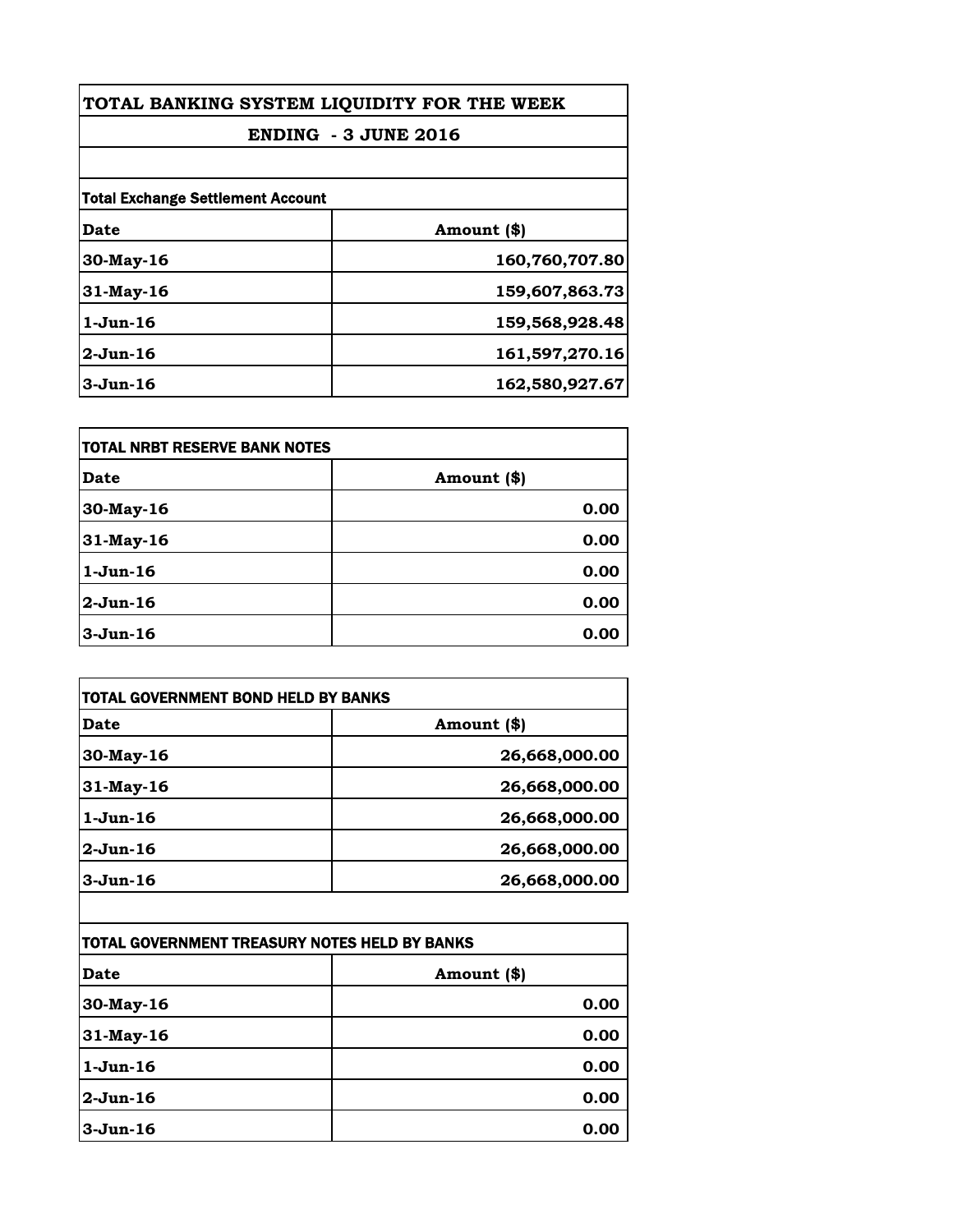| TOTAL BANKING SYSTEM LIQUIDITY FOR THE WEEK                              |                |          |                |
|--------------------------------------------------------------------------|----------------|----------|----------------|
| <b>ENDING - 10 JUNE 2016</b><br><b>Total Exchange Settlement Account</b> |                |          |                |
|                                                                          |                | Date     | Amount (\$)    |
|                                                                          |                | 7-Jun-16 | 161,460,148.90 |
| $8-Jun-16$                                                               | 163,455,536.00 |          |                |
| $9-Jun-16$                                                               | 162,930,253.23 |          |                |
| $10-Jun-16$                                                              | 163,120,623.54 |          |                |

| <b>TOTAL NRBT RESERVE BANK NOTES</b> |             |
|--------------------------------------|-------------|
| <b>Date</b>                          | Amount (\$) |
| 7-Jun-16                             | 0.00        |
| $8 - Jun-16$                         | 0.00        |
| $9-Jun-16$                           | 0.00        |
| $10-Jun-16$                          | 0.00        |

| TOTAL GOVERNMENT BOND HELD BY BANKS |               |
|-------------------------------------|---------------|
| <b>Date</b>                         | Amount (\$)   |
| $7-Jun-16$                          | 26,668,000.00 |
| $8 - Jun-16$                        | 26,668,000.00 |
| $9-Jun-16$                          | 26,668,000.00 |
| $10-Jun-16$                         | 26,668,000.00 |

| ITOTAL GOVERNMENT TREASURY NOTES HELD BY BANKS |             |
|------------------------------------------------|-------------|
| <b>Date</b>                                    | Amount (\$) |
| $7-Jun-16$                                     | 0.00        |
| 8-Jun-16                                       | 0.00        |
| $9-Jun-16$                                     | 0.00        |
| $10-Jun-16$                                    | 0.00        |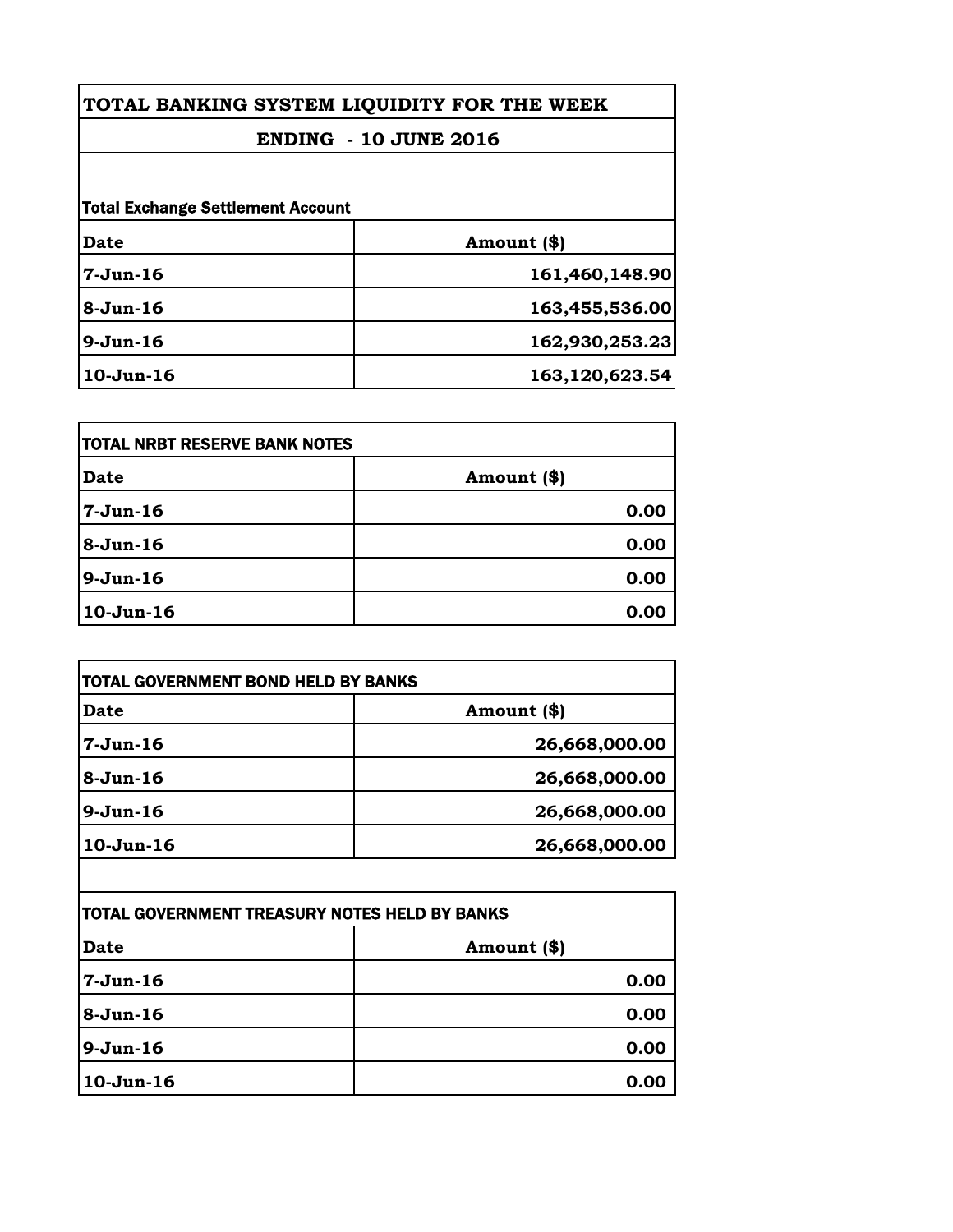| TOTAL BANKING SYSTEM LIQUIDITY FOR THE WEEK<br><b>ENDING - 17 JUNE 2016</b> |                |
|-----------------------------------------------------------------------------|----------------|
|                                                                             |                |
| <b>Total Exchange Settlement Account</b>                                    |                |
| Date                                                                        | Amount (\$)    |
| $13$ -Jun-16                                                                | 161,483,507.78 |
| 14-Jun-16                                                                   | 163,237,144.45 |
| $15$ -Jun- $16$                                                             | 163,077,616.05 |
| $16$ -Jun- $16$                                                             | 163,035,871.22 |
| 17-Jun-16                                                                   | 162,582,066.24 |

| <b>TOTAL NRBT RESERVE BANK NOTES</b> |             |
|--------------------------------------|-------------|
| Date                                 | Amount (\$) |
| $13$ -Jun-16                         | 0.00        |
| 14-Jun-16                            | 0.00        |
| $15$ -Jun-16                         | 0.00        |
| $16$ -Jun- $16$                      | 0.00        |
| $17-Jun-16$                          | 0.00        |

| TOTAL GOVERNMENT BOND HELD BY BANKS           |               |
|-----------------------------------------------|---------------|
| <b>Date</b>                                   | Amount (\$)   |
| $13$ -Jun-16                                  | 26,668,000.00 |
| 14-Jun-16                                     | 26,668,000.00 |
| 15-Jun-16                                     | 26,668,000.00 |
| $16 - Jun - 16$                               | 26,668,000.00 |
| $17 - Jun - 16$                               | 26,668,000.00 |
|                                               |               |
| TOTAL GOVERNMENT TREASURY NOTES HELD BY BANKS |               |
| Date                                          | Amount (\$)   |
|                                               |               |

| <b>Date</b>  | Amount (\$) |
|--------------|-------------|
| $13$ -Jun-16 | 0.00        |
| $14$ -Jun-16 | 0.00        |
| $15$ -Jun-16 | 0.00        |
| $16$ -Jun-16 | 0.00        |
| 17-Jun-16    | 0.00        |
|              |             |